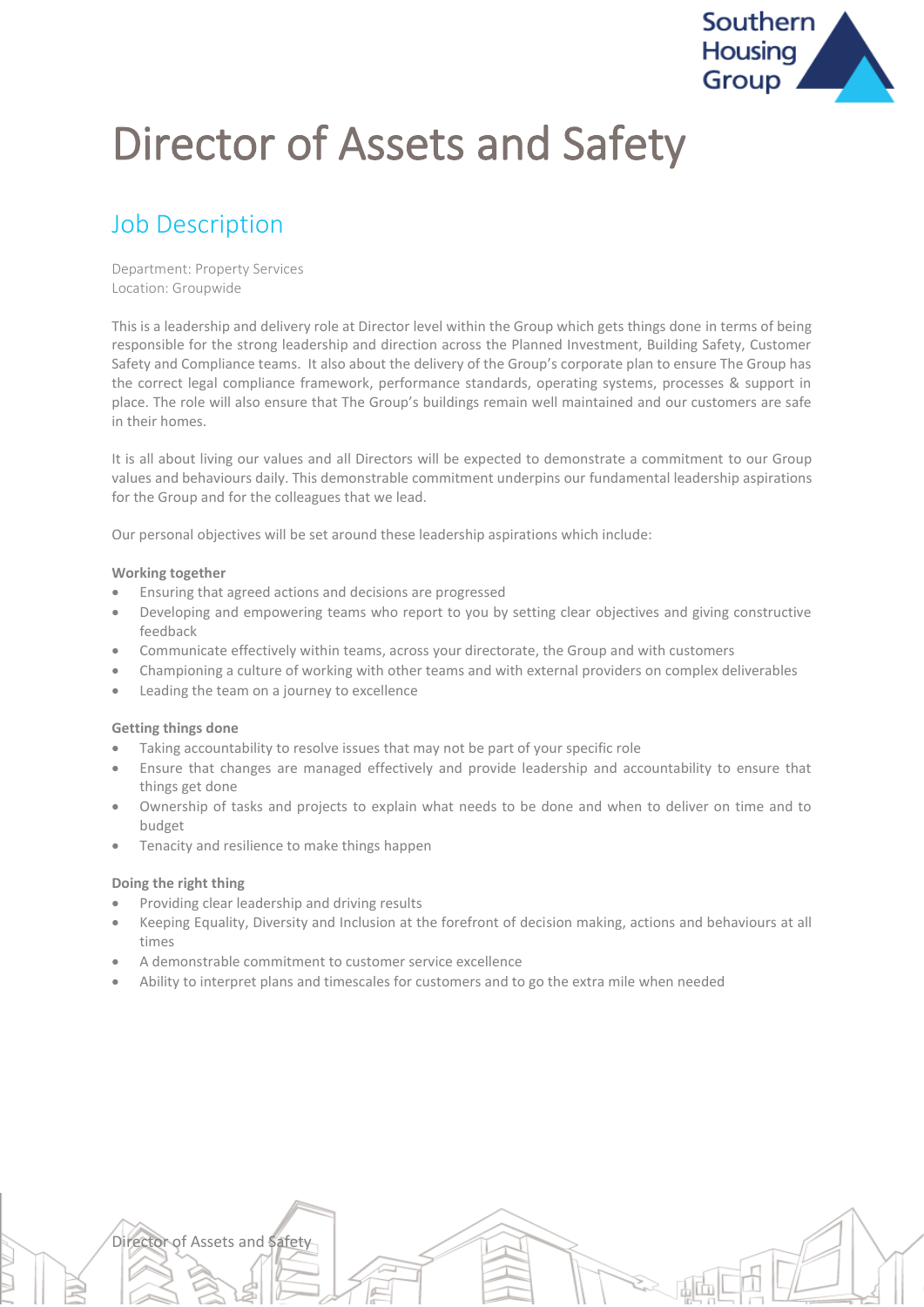

# Role expectations and responsibilities that contribute to the successful delivery of our Corporate Strategy

### Key Responsibilities

Director of Assets and Safety

- Provide subject matter advice across the key strands of property compliance and building safety legislation and developments in statutory compliance
- Ensure the Group has compliant systems data that is relevant and up to date, in line with statutory, regulatory and policy requirements and all required certification is received and stored effectively
- Ensure processes support the Group to achieve legislative and operational targets/KPI's
- Regularly report property compliance and building safety obligations, performance, and strategy. Monitor performance against external benchmarking.
- Create and monitor a framework for quality assurance across the key areas of compliance
- Ensure control mechanisms and accurate management information
- Manage and monitor the delivery of Compliance Team budgets, drive through continuous improvement efficiencies to achieve a value for money service is delivered to/for residents. Plan and manage appropriate budgets to ensure The Group fulfils its legislative requirements
- Accountable for contractor performance to ensure standards are being met in line with agreed contracts and legislative obligations
- Develop and implement effective resident engagement across the key strands of compliance
- Ensure the Group are aware of all legal amendments and requirements in relation to building safety along with good practice and include all necessary approved changes within the group's policies and procedures
- Lead, manage and coach to inspire your teams effectively to drive positive staff engagement
- Work with colleagues across the business to ensure their areas of operation are compliant, ensuring support and guidance is proactive and supportive
- Build effective professional relationships, management, and reporting structures with contractors to ensure best value for money is achieved for The Group
- Challenge and offer different perspectives to achieve the best outcome while identifying and mitigating possible business risks and threats
- Has a clear purpose, a structured approach and monitors progress. Prioritises the use of resources in line with business requirements
- Understands the organisational context and our role in delivering value for the business and customers. Builds commercially relevant relationships and identifies business opportunities, understands business financials and the commercial impact of actions and decisions
- Considers and involves others to develop positive working relationships with all stakeholders and fosters cross-functional collaboration
- Expresses information clearly and simply to convey key messages and influence people. Interacts with others in a positive way, willingly communicates difficult messages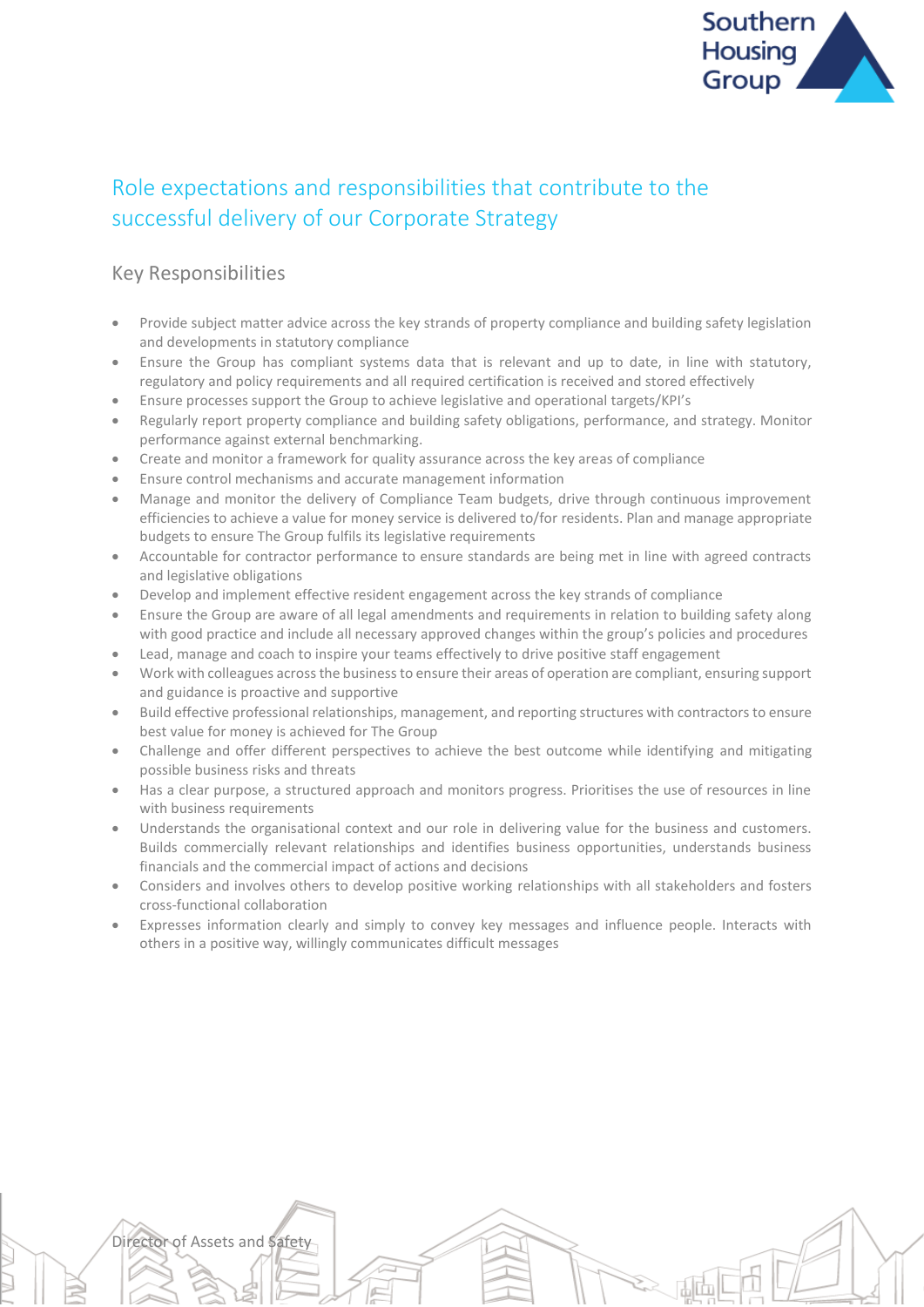

訕面

# Person specification

Director of Assets and Safety

#### Attributes

| 1. Skills, knowledge,<br>experience and | <b>Essential</b>                                                                                                                                                                                                                                                                                                                            | <b>Desirable</b><br>· Experience of working within                                                                                                                                 |
|-----------------------------------------|---------------------------------------------------------------------------------------------------------------------------------------------------------------------------------------------------------------------------------------------------------------------------------------------------------------------------------------------|------------------------------------------------------------------------------------------------------------------------------------------------------------------------------------|
| abilities                               | . Proven extensive experience of regulatory and legal<br>issues related to the property services function.<br>. Proven experience of providing expert, up-to-date<br>subject matter, and best practice advice across the key<br>strands of property compliance and building safety<br>legislation, and developments in statutory compliance | the social housing sector at a<br>senior level - ideally for a<br>minimum of 5 years<br>· Demonstrable track record of<br>experience of working with<br>regulatory or other bodies |
|                                         | • Experience of building productive relationships with key<br>internal and external stakeholders                                                                                                                                                                                                                                            |                                                                                                                                                                                    |
|                                         | · Experience of leading effective quality assurance<br>frameworks                                                                                                                                                                                                                                                                           |                                                                                                                                                                                    |
|                                         | . Proven ability to understand overall business objectives<br>and work with a commercially challenging and evolving<br>operating model                                                                                                                                                                                                      |                                                                                                                                                                                    |
|                                         | . Proven experience of leading effective contractor<br>performance                                                                                                                                                                                                                                                                          |                                                                                                                                                                                    |
|                                         | . Able to proactively and effectively communicate and<br>influence across all levels of the company. Capable of<br>quickly engaging audiences at all levels. Able to bring<br>clear thinking and the ability to simplify for peers and<br>the organisation                                                                                  |                                                                                                                                                                                    |
|                                         | .Ability to interpret financial information, analyse<br>complex data and present information in an accessible<br>way, to manage budgets and make sound financial<br>decisions, continuously striving for better value for<br>money                                                                                                          |                                                                                                                                                                                    |
|                                         | . Ability to work effectively in partnership with Board<br>members, executives, staff, customers, and external<br>stakeholders; with the ability to engage effectively at all<br>levels and to present complex information in an<br>accessible way.                                                                                         |                                                                                                                                                                                    |
| 2.Leadership/<br>management             | <b>Essential</b>                                                                                                                                                                                                                                                                                                                            | <b>Desirable</b>                                                                                                                                                                   |
|                                         | . A proven outstanding leader and coach, with the ability<br>to develop their People and mobilise decisions through<br>the entire business                                                                                                                                                                                                  | • Experience of involvement<br>in large scale people change<br>programmes                                                                                                          |
|                                         | . Credible, experienced, and able to quickly gain the trust<br>of the team, the wider organisation and the Executive<br>Management team. Able to bring experience of the<br>practicalities of senior management and demonstrate<br>accountability                                                                                           |                                                                                                                                                                                    |
|                                         | . An ambassador for Group values<br>. Ability to identify and see the potential of innovations to<br>deliver efficiency and an improved service offering and to                                                                                                                                                                             |                                                                                                                                                                                    |
|                                         | orchestrate, lead and manage successful change<br>·Strategic vision and foresight, with experience of<br>developing risk assessed organisational strategies and                                                                                                                                                                             |                                                                                                                                                                                    |